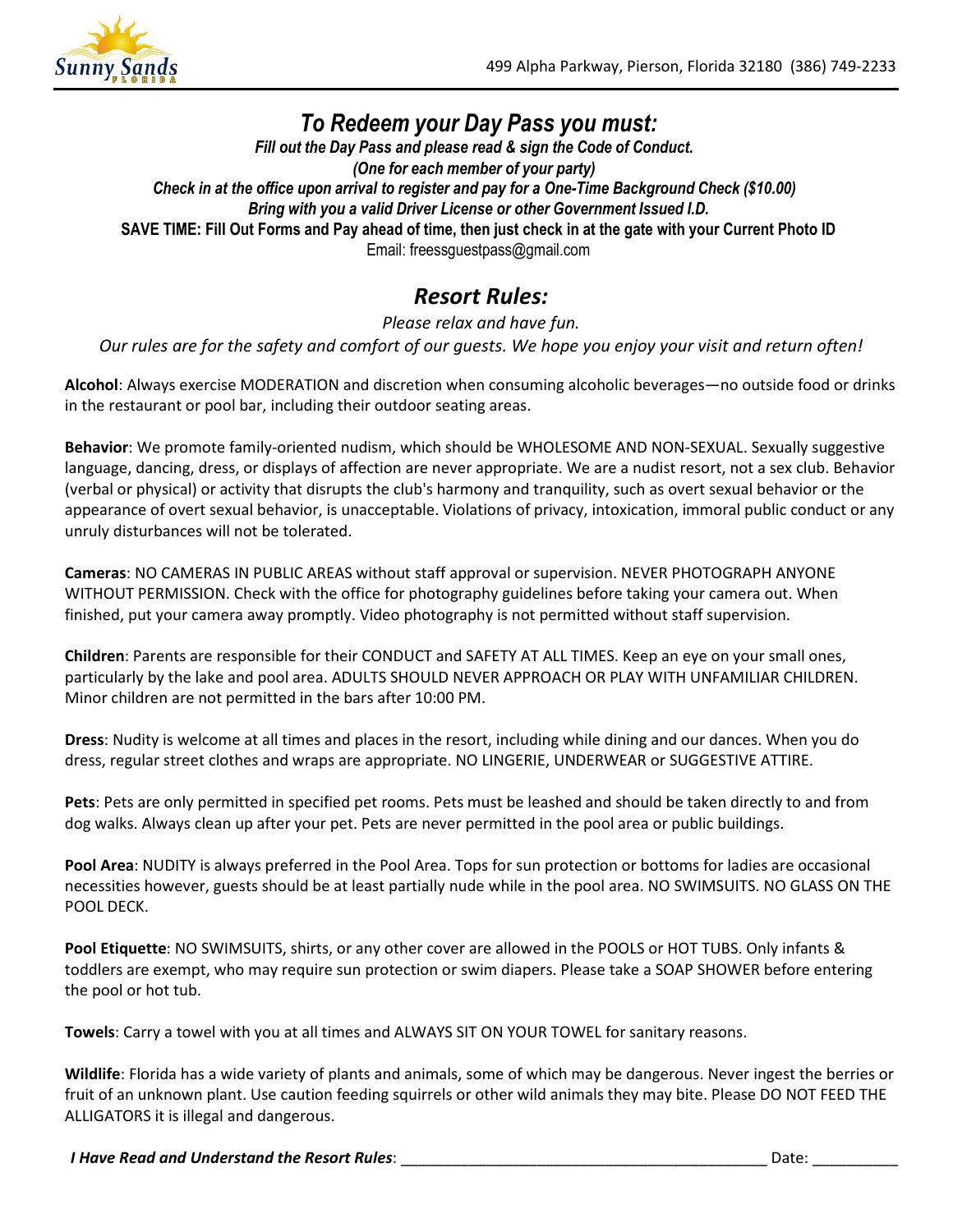

# Additional Rules:

- Any behavior or activity that disrupts the harmony and tranquility of the resort is not permitted.
- Overt sexual behavior, or the appearance of overt sexual behavior, is not permitted. Any offensive behavior, please report it to the management immediately.
- Pool furniture cannot be "reserved".
- Failure to pay a debt to Sunny Sands Resort for any financial obligation incurred shall constitute grounds for suspension or revocation.
- All fees must be paid before entering the Resort.
- Scheduled events and activities are subject to change or cancellation.
- There are NO refunds or credits for canceled, suspended, or revoked persons.
- Solicitation of any business or any service on the Resort grounds is prohibited.
- Carrying a firearm or other deadly weapon on one's person in the resort is prohibited.
- Please obey the posted speed limit while on Sunny Sands Resort property.
- No tow trailers are allowed to be stored on-site.
- Drones are prohibited in the airspace of Sunny Sands Resort.
- Motorized toys, or large floats or large tubes are not allowed in the pool.
- Pets are not permitted in the pool area or restaurant (except licensed service dogs).
- Sunny Sands does not discriminate based on race, age, color, religion, sex, sexual orientation, gender identity or national origin.

#### YOUR behavior is the determining factor in the length of stay at Sunny Sands Resort your visit and/or membership may be terminated with or without cause at any time.

I Have Read and Understand the Additional Rules: \_\_\_\_\_\_\_\_\_\_\_\_\_\_\_\_\_\_\_\_\_\_\_\_\_\_\_\_\_\_\_\_\_\_\_\_\_\_\_\_ Date: \_\_\_\_\_\_\_\_\_\_